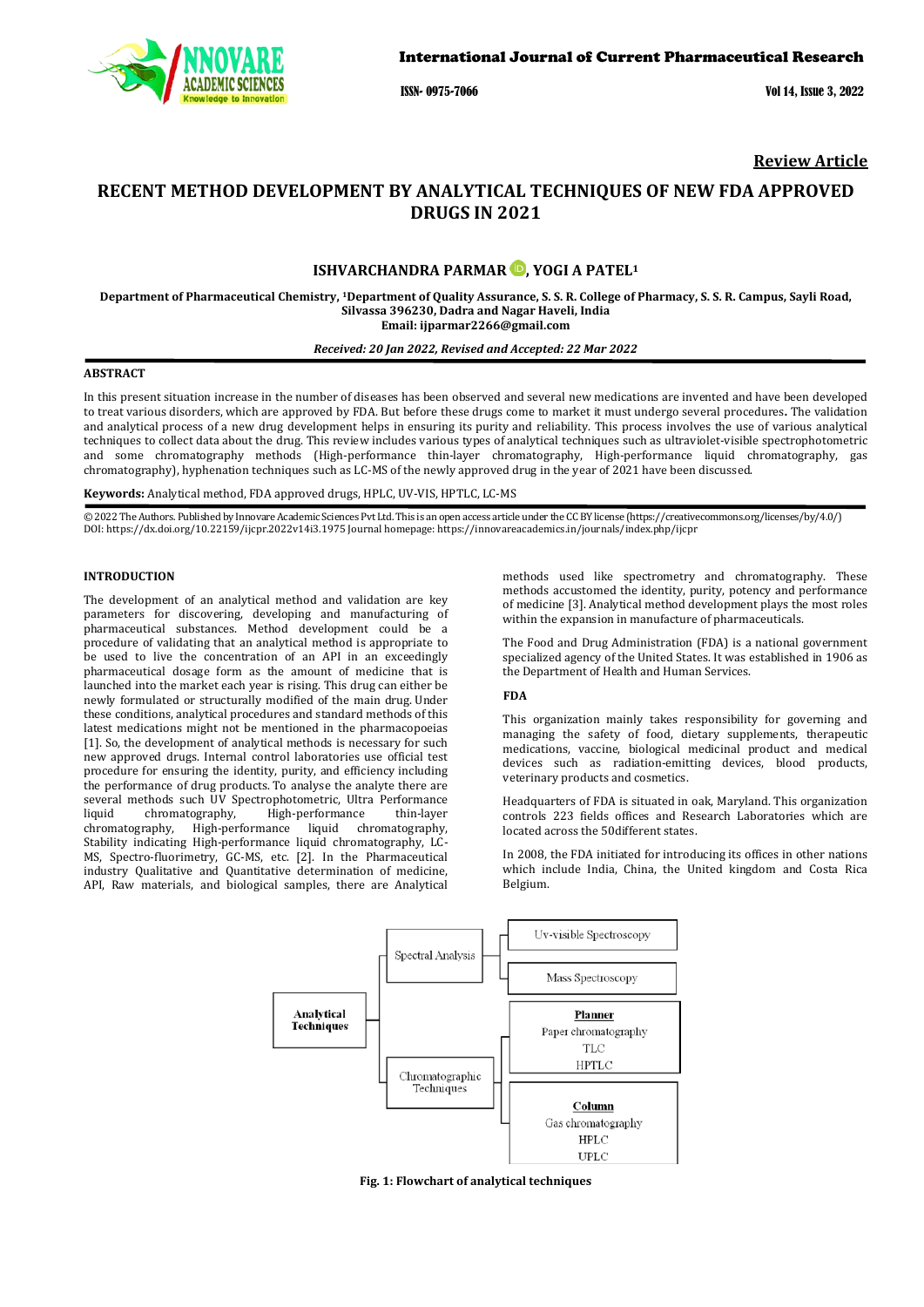#### **UV spectrophotometric**

The UV-Visible spectrometry is considered as most traditional instrumental system for analysis and it is finest methods used for determining analytes which are present in sample and in micro and semi micro amounts. It is concerned with detection of the effects of electromagnetic radiation interacting with absorbing entities such as atoms, molecules, or ions in the UV and/or visible spectrum [4]. It is useful for analyzing various substances such as biomolecular, inorganic and organic compounds. Results of this analytes are used for research purpose, industry, clinical trial laboratories, it is also helpful for environmental samples. Therefore, it is necessary to learn about the origin of the UV-VIS spectrum and its characteristics.

## **HPLC**

High-Performance Liquid chromatography (HPLC) is that leading distinctive separating instrument which is used for many aspects of drug manufacture and analysis. As HPLC is highly sensitivity and specific, it gives précised result. But, HPLC is widely used mainly for two reasons firstly Qualitative and analysis of unknown mixtures and secondly, Mixture's separation for the later analysis. The separation mode depends totally on interacting relationship between the analyte, stationary Phase, mobile Phase [5].

#### **HPTLC**

In modern era, The High-performance thin-layer chromatography an evolved system of thin layer chromatography with superior separation functioning and detection limits than GC and HPLC. As it is an easily adaptable analytical method that may be used for either qualitative or quantitative applications. Separation takes place due to adsorption and partition, or each, depending on the form of adsorbents used on the plates and the development solvent system [6].

# **LC/MS-MS**

The Liquid chromatography-Mass spectrometry is considered as most potent analytical process which is sensitive and specific. The LC-MS is hyphenated analytical System which works in combination of two system, liquid-Chromatography(LC)and mass spectrometry (MS) [7]. Via passing throughout column the components of mixtures get separated in HPLC (LC), but this LC cannot differentiate the separated component so, Mass spectrometry helps to identify unknown substances and recognize and also useful to elucidate their structures. As, spectrum mixture is highly complicated because of overlapping spectra, Mass spectrometry individually isn't helpful for identifying mixtures. Hence, they are used in combination for more accurate result. Therefore, it is possible to separate and determine relative atomic masses or molecule masses at the same time [8].

| S. No. | <b>Brand name</b> | API             | <b>Analytical method</b> | Description of the method                                            | Reference |
|--------|-------------------|-----------------|--------------------------|----------------------------------------------------------------------|-----------|
| 1      | Cabenuva          | Cabotegravir    | RP-UPLC                  | <b>System-Waters Acquity UPLC</b>                                    | [9]       |
|        |                   | and rilpivirine |                          | <b>Column-Azilent C</b> <sub>18</sub> $(150*4.6$ mm)                 |           |
|        |                   |                 |                          | <b>Mobile Phase-orthophosphoric acid (60): acetonitrile (40)</b>     |           |
|        |                   |                 |                          | Wavelength-245 nm                                                    |           |
|        |                   |                 |                          | <b>Flow rate-1</b> ml per min                                        |           |
|        |                   |                 |                          | Injection volume-10 ml                                               |           |
|        |                   |                 |                          | Linearity-25-150 $\mu$ g/ml                                          |           |
|        |                   |                 |                          | Total run time-6 min                                                 |           |
|        |                   |                 | HPLC-MS                  | <b>System-HPLC</b> system Waters Alliance LC (model 2695)            | $[10]$    |
|        |                   |                 |                          | Column-Symmetry $C_{18}$ (4.6 mm150 mm, 3.5 $\mu$ )                  |           |
|        |                   |                 |                          | Mobile Phase-0.1% HCOOH: ACN (80:20)                                 |           |
|        |                   |                 |                          | Wavelength-231 nm                                                    |           |
|        |                   |                 |                          | Flow rate-1 ml/min                                                   |           |
|        |                   |                 |                          | Injection volume-10 ml                                               |           |
|        |                   |                 |                          | Retention time-Cabotegravir-2.050 minRilpivirine-3.942 min           |           |
|        |                   |                 |                          | Linearity-Cabotegravir-20-300 g/ml Rilpivirine-30-450 g/ml           |           |
|        |                   |                 |                          | Total run time-5 min                                                 |           |
| 2      | Lupkynis          | Voclosporin     | LC/MS/MS                 | System-HPLC Applied Biosystems/MDS-Sciex API3000 Turbo               | $[11]$    |
|        |                   |                 |                          | Ion Spray (TIS)                                                      |           |
|        |                   |                 |                          | Column-Zorbax SB $C_{8}$ , (2.1 mm12.5 mm)                           |           |
|        |                   |                 |                          | Mobile Phase-0.02% (GAA) glacial acetic acid: 0.02 mmol              |           |
|        |                   |                 |                          | sodium acetate                                                       |           |
|        |                   |                 |                          | Injection volume-20 ml                                               |           |
|        |                   |                 |                          | $LLOQ-1-200$ ng/ml                                                   |           |
|        |                   |                 |                          | Total run time-2 min                                                 |           |
|        |                   |                 |                          | Mass spectrometric detection-Mode-positive ionization                |           |
|        |                   |                 |                          | multiple reaction monitoring (MRM)m/z $1236.8 \rightarrow 1112.8$    |           |
| 3      | Cosela            | Trilacicilib    | <b>HPLC</b>              | System-e-2695 chromatographic system                                 | $[12]$    |
|        |                   |                 |                          | <b>Column-ODS</b> Inertsil $(150 \text{ mm}4.6 \text{ mm}, 3.5 \mu)$ |           |
|        |                   |                 |                          | <b>Mobile Phase-(50)ACN: (50)</b>                                    |           |
|        |                   |                 |                          | 0.1% ortho phosphoric acid                                           |           |
|        |                   |                 |                          | Wavelength-220 nm                                                    |           |
|        |                   |                 |                          | Flow rate-1 ml/min                                                   |           |
|        |                   |                 |                          | Injection volume-10 ml                                               |           |
|        |                   |                 |                          | Retention time-4.358 min.                                            |           |
|        |                   |                 |                          | Linearity-3-45 $\mu$ g/ml                                            |           |
|        |                   |                 |                          | <b>Total run time-6 min</b>                                          |           |
| 4      | Fotivda           | Tivozanib       | RP-HPLC                  | System-Waters alliance liquid chromatography (model 2695)            | $[13]$    |
|        |                   |                 |                          | Column-X~Bridge phenyl, $(150 \text{ mm}4.6 \text{ mm}, 3.5 \mu)$    |           |
|        |                   |                 |                          | <b>Mobile Phase-ACN: 0.1 % HCOOH (50/50)</b>                         |           |
|        |                   |                 |                          | Wavelength-216 nm                                                    |           |
|        |                   |                 |                          | Flow rate-1 ml/min.                                                  |           |
|        |                   |                 |                          | Retention time-4.07 min                                              |           |
|        |                   |                 |                          | Linearity- $1.34-20.1 \mu g/ml$                                      |           |
|        |                   |                 | LC-MS                    | <b>System-Acquity UPLC, Nexera 2 series LC system connected</b>      | [14]      |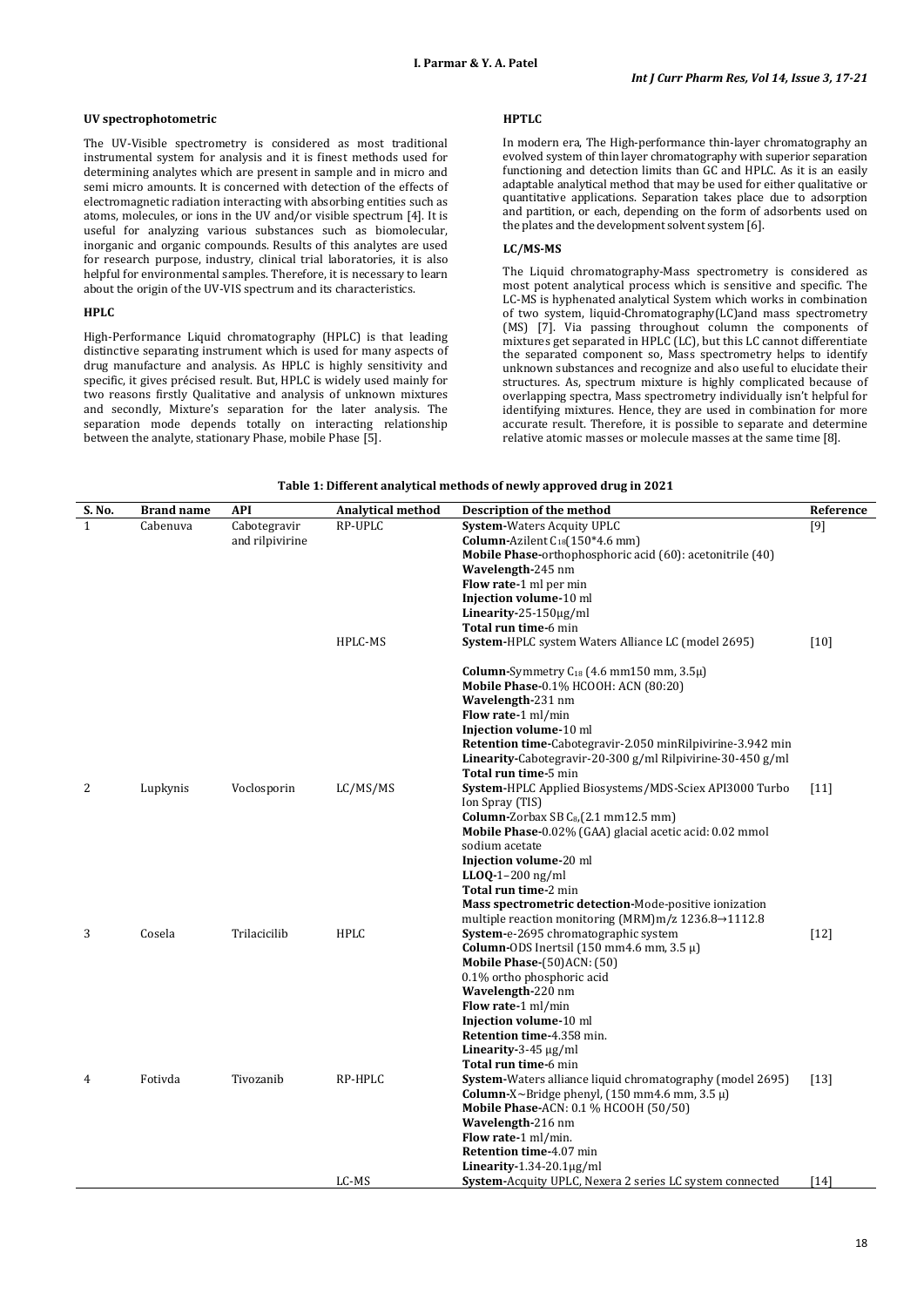| (TQ-MS) triple quadrupole mass spectrometer API4000<br>(Sciex)<br>Column-BEH C <sub>18</sub> (50 mm2.1 mm, 1.7 μm)<br>Mobile Phase-0.1% HCOOH in H <sub>2</sub> O: 0.1% HCOOH in ACN<br>Flow rate-0.3 ml/min<br>Injection volume-2 µl<br>Retention time-1.35 min<br>Linearity-0.5-5000 ng/ml<br>Total run time-15 min<br>Mass spectrometric detection-<br>m/z 455 to 341, m/z 456 to 341<br>5<br>$[15]$<br>Qelbree<br>Viloxazine<br>HPLC DAD<br>System-HPLC-DAD<br>Column-Nucleosil RP-18 (250 mm 4.6 mm, 5 mm)<br>Mobile Phase-(pH 3.8) Buffer 20 mmol phosphate: ACN<br>Wavelength-220 nm<br>Flow rate-1 ml/min<br>Linearity-7-45 $\mu$ g/ml<br>Nextstellis<br>RP-UPLC<br>System-Waters Acquity UPLC system PDA detector<br>$[16]$<br>6<br>Drospirenone<br>and estetrol<br><b>Column-Luna</b> $C_{18}$ (100 mm 2.6 mm, 1.6 $\mu$ )<br>Mobile Phase-acetonitrile: 0.1% formic acid (70:30)<br>Wavelength-262 nm<br>Flow rate-1 ml/min<br>Injection volume-10 ml<br>Retention time-drospirenone-0.989 min<br>E4-1.878 min<br><b>Linearity-Drospirenone</b> = $3-45 \mu g/ml$<br>$E4 = 14.2 - 213 \mu g/ml$<br>Total run time-3 min<br>System-Waters alliance liquid chromatography (model 2695)<br>7<br>Lumakras<br>Sotorasib<br>RP-HPLC<br>$[17]$<br><b>Column-</b> symmetry $C_{18}(150 \text{ mm}4.6 \text{ mm}, 3.5\mu)$<br>Mobile Phase-(70) Acetonitrile: 0.1% OPA (30)<br>Wavelength-221 nm<br>Flow rate-1 ml/min<br>Retention time-2.271 min<br>Linearity- $10-150\mu g/ml$<br>LC MS<br>$[18]$<br><b>System-Acquity UPLC® Shimadzu Nexera X2 (TQ/MS) triple</b><br>(Mouse plasma and<br>quadrupole mass spectrometer (TIS)Turbo Ion Spray®<br>Tissue<br><b>Column-BEH</b> $C_{18}$ (dp.1.7 $\mu$ m, 30 mm2.1 mm) prefilter (2.1)<br>homogenates)<br>$mm, 0.2 \mu m$<br>Mobile phase-methanol: 0.1% HCOOH in water (50:50)<br><b>Flow rate-0.6 ml/min</b><br>Injection volume-2 ml<br>Retention time-0.5 min<br>Linearity-2-2,000 ng/ml<br><b>Mass spectrometric detection-positive (ESI) electrospray</b><br>ionization (SRM)<br>Mode-selected reaction monitoring m/z $561.2 \rightarrow 134.0$<br>LC/MS-MS<br>System-Shimadzu UFLC Prominence connected with Sciex<br>$[19]$<br>(Mice)<br>5500 triple quadrupole mass spectrometer<br>Column-Atlantis d C <sub>18</sub> (5 μm, 50 mm 4.6 mm)<br><b>Mobile Phase-0.2% HCOOH: ACN (25/75)</b><br>Flow rate-0.65 ml/min<br>Retention time-0.95 min<br>$LLOQ-1.08$ ng/ml<br>Total run time-2 min<br>Mass spectrometric detection-<br>Mode-multiple reaction mode (MRM)<br>(ESI) positive electro sprayionization) m/z $561.1 \rightarrow 134.1$ and<br>$566.5 \rightarrow 98.2$<br>8<br>Truseltiq<br>Infigratinib<br>LC MS/MS<br>System-Agilent (1200) (TQ)Triple Quadrupole (6410)<br>$[20]$<br>Column-Agilent ZORBAX SB-C $_8$ (1.8 $\mu$ m, 30*2.1 mm)<br><b>Mobile Phase-</b> (20%) 0.1 percent formic acid in water:<br>$(80\%)$ ACN<br>Flow rate-0.2 ml/min<br>Injection volume-5 ml<br>Retention time-1.54 min<br>Linearity-05-500 ng/ml<br><b>Total run time-2 min</b><br>Mass spectrometric detection-positive ion source<br>electrospray ionization (ESI) Mode-multiple reaction<br>monitoring (MRM)m/z $561 \rightarrow 339$<br>9<br>$[21]$<br>Kerendia<br>HPLC-MS/MS<br>System-e Milli Q system<br>Finerenone<br><b>Column-Luna</b> $C_{18}(20 * 2 \text{ mm}, 3 \text{ µm})$ | S. No. | <b>Brand name</b> | <b>API</b> | <b>Analytical method</b> | Description of the method | Reference |
|-------------------------------------------------------------------------------------------------------------------------------------------------------------------------------------------------------------------------------------------------------------------------------------------------------------------------------------------------------------------------------------------------------------------------------------------------------------------------------------------------------------------------------------------------------------------------------------------------------------------------------------------------------------------------------------------------------------------------------------------------------------------------------------------------------------------------------------------------------------------------------------------------------------------------------------------------------------------------------------------------------------------------------------------------------------------------------------------------------------------------------------------------------------------------------------------------------------------------------------------------------------------------------------------------------------------------------------------------------------------------------------------------------------------------------------------------------------------------------------------------------------------------------------------------------------------------------------------------------------------------------------------------------------------------------------------------------------------------------------------------------------------------------------------------------------------------------------------------------------------------------------------------------------------------------------------------------------------------------------------------------------------------------------------------------------------------------------------------------------------------------------------------------------------------------------------------------------------------------------------------------------------------------------------------------------------------------------------------------------------------------------------------------------------------------------------------------------------------------------------------------------------------------------------------------------------------------------------------------------------------------------------------------------------------------------------------------------------------------------------------------------------------------------------------------------------------------------------------------------------------------------------------------------------------------------------------------------------------------------------------------------------------------------------------------------------------------------------------------------------------------------------------------------------------------------------------------------------------------------------------------------------------------------------------------------------------------------------------|--------|-------------------|------------|--------------------------|---------------------------|-----------|
|                                                                                                                                                                                                                                                                                                                                                                                                                                                                                                                                                                                                                                                                                                                                                                                                                                                                                                                                                                                                                                                                                                                                                                                                                                                                                                                                                                                                                                                                                                                                                                                                                                                                                                                                                                                                                                                                                                                                                                                                                                                                                                                                                                                                                                                                                                                                                                                                                                                                                                                                                                                                                                                                                                                                                                                                                                                                                                                                                                                                                                                                                                                                                                                                                                                                                                                                                 |        |                   |            |                          |                           |           |
|                                                                                                                                                                                                                                                                                                                                                                                                                                                                                                                                                                                                                                                                                                                                                                                                                                                                                                                                                                                                                                                                                                                                                                                                                                                                                                                                                                                                                                                                                                                                                                                                                                                                                                                                                                                                                                                                                                                                                                                                                                                                                                                                                                                                                                                                                                                                                                                                                                                                                                                                                                                                                                                                                                                                                                                                                                                                                                                                                                                                                                                                                                                                                                                                                                                                                                                                                 |        |                   |            |                          |                           |           |
|                                                                                                                                                                                                                                                                                                                                                                                                                                                                                                                                                                                                                                                                                                                                                                                                                                                                                                                                                                                                                                                                                                                                                                                                                                                                                                                                                                                                                                                                                                                                                                                                                                                                                                                                                                                                                                                                                                                                                                                                                                                                                                                                                                                                                                                                                                                                                                                                                                                                                                                                                                                                                                                                                                                                                                                                                                                                                                                                                                                                                                                                                                                                                                                                                                                                                                                                                 |        |                   |            |                          |                           |           |
|                                                                                                                                                                                                                                                                                                                                                                                                                                                                                                                                                                                                                                                                                                                                                                                                                                                                                                                                                                                                                                                                                                                                                                                                                                                                                                                                                                                                                                                                                                                                                                                                                                                                                                                                                                                                                                                                                                                                                                                                                                                                                                                                                                                                                                                                                                                                                                                                                                                                                                                                                                                                                                                                                                                                                                                                                                                                                                                                                                                                                                                                                                                                                                                                                                                                                                                                                 |        |                   |            |                          |                           |           |
|                                                                                                                                                                                                                                                                                                                                                                                                                                                                                                                                                                                                                                                                                                                                                                                                                                                                                                                                                                                                                                                                                                                                                                                                                                                                                                                                                                                                                                                                                                                                                                                                                                                                                                                                                                                                                                                                                                                                                                                                                                                                                                                                                                                                                                                                                                                                                                                                                                                                                                                                                                                                                                                                                                                                                                                                                                                                                                                                                                                                                                                                                                                                                                                                                                                                                                                                                 |        |                   |            |                          |                           |           |
|                                                                                                                                                                                                                                                                                                                                                                                                                                                                                                                                                                                                                                                                                                                                                                                                                                                                                                                                                                                                                                                                                                                                                                                                                                                                                                                                                                                                                                                                                                                                                                                                                                                                                                                                                                                                                                                                                                                                                                                                                                                                                                                                                                                                                                                                                                                                                                                                                                                                                                                                                                                                                                                                                                                                                                                                                                                                                                                                                                                                                                                                                                                                                                                                                                                                                                                                                 |        |                   |            |                          |                           |           |
|                                                                                                                                                                                                                                                                                                                                                                                                                                                                                                                                                                                                                                                                                                                                                                                                                                                                                                                                                                                                                                                                                                                                                                                                                                                                                                                                                                                                                                                                                                                                                                                                                                                                                                                                                                                                                                                                                                                                                                                                                                                                                                                                                                                                                                                                                                                                                                                                                                                                                                                                                                                                                                                                                                                                                                                                                                                                                                                                                                                                                                                                                                                                                                                                                                                                                                                                                 |        |                   |            |                          |                           |           |
|                                                                                                                                                                                                                                                                                                                                                                                                                                                                                                                                                                                                                                                                                                                                                                                                                                                                                                                                                                                                                                                                                                                                                                                                                                                                                                                                                                                                                                                                                                                                                                                                                                                                                                                                                                                                                                                                                                                                                                                                                                                                                                                                                                                                                                                                                                                                                                                                                                                                                                                                                                                                                                                                                                                                                                                                                                                                                                                                                                                                                                                                                                                                                                                                                                                                                                                                                 |        |                   |            |                          |                           |           |
|                                                                                                                                                                                                                                                                                                                                                                                                                                                                                                                                                                                                                                                                                                                                                                                                                                                                                                                                                                                                                                                                                                                                                                                                                                                                                                                                                                                                                                                                                                                                                                                                                                                                                                                                                                                                                                                                                                                                                                                                                                                                                                                                                                                                                                                                                                                                                                                                                                                                                                                                                                                                                                                                                                                                                                                                                                                                                                                                                                                                                                                                                                                                                                                                                                                                                                                                                 |        |                   |            |                          |                           |           |
|                                                                                                                                                                                                                                                                                                                                                                                                                                                                                                                                                                                                                                                                                                                                                                                                                                                                                                                                                                                                                                                                                                                                                                                                                                                                                                                                                                                                                                                                                                                                                                                                                                                                                                                                                                                                                                                                                                                                                                                                                                                                                                                                                                                                                                                                                                                                                                                                                                                                                                                                                                                                                                                                                                                                                                                                                                                                                                                                                                                                                                                                                                                                                                                                                                                                                                                                                 |        |                   |            |                          |                           |           |
|                                                                                                                                                                                                                                                                                                                                                                                                                                                                                                                                                                                                                                                                                                                                                                                                                                                                                                                                                                                                                                                                                                                                                                                                                                                                                                                                                                                                                                                                                                                                                                                                                                                                                                                                                                                                                                                                                                                                                                                                                                                                                                                                                                                                                                                                                                                                                                                                                                                                                                                                                                                                                                                                                                                                                                                                                                                                                                                                                                                                                                                                                                                                                                                                                                                                                                                                                 |        |                   |            |                          |                           |           |
|                                                                                                                                                                                                                                                                                                                                                                                                                                                                                                                                                                                                                                                                                                                                                                                                                                                                                                                                                                                                                                                                                                                                                                                                                                                                                                                                                                                                                                                                                                                                                                                                                                                                                                                                                                                                                                                                                                                                                                                                                                                                                                                                                                                                                                                                                                                                                                                                                                                                                                                                                                                                                                                                                                                                                                                                                                                                                                                                                                                                                                                                                                                                                                                                                                                                                                                                                 |        |                   |            |                          |                           |           |
|                                                                                                                                                                                                                                                                                                                                                                                                                                                                                                                                                                                                                                                                                                                                                                                                                                                                                                                                                                                                                                                                                                                                                                                                                                                                                                                                                                                                                                                                                                                                                                                                                                                                                                                                                                                                                                                                                                                                                                                                                                                                                                                                                                                                                                                                                                                                                                                                                                                                                                                                                                                                                                                                                                                                                                                                                                                                                                                                                                                                                                                                                                                                                                                                                                                                                                                                                 |        |                   |            |                          |                           |           |
|                                                                                                                                                                                                                                                                                                                                                                                                                                                                                                                                                                                                                                                                                                                                                                                                                                                                                                                                                                                                                                                                                                                                                                                                                                                                                                                                                                                                                                                                                                                                                                                                                                                                                                                                                                                                                                                                                                                                                                                                                                                                                                                                                                                                                                                                                                                                                                                                                                                                                                                                                                                                                                                                                                                                                                                                                                                                                                                                                                                                                                                                                                                                                                                                                                                                                                                                                 |        |                   |            |                          |                           |           |
|                                                                                                                                                                                                                                                                                                                                                                                                                                                                                                                                                                                                                                                                                                                                                                                                                                                                                                                                                                                                                                                                                                                                                                                                                                                                                                                                                                                                                                                                                                                                                                                                                                                                                                                                                                                                                                                                                                                                                                                                                                                                                                                                                                                                                                                                                                                                                                                                                                                                                                                                                                                                                                                                                                                                                                                                                                                                                                                                                                                                                                                                                                                                                                                                                                                                                                                                                 |        |                   |            |                          |                           |           |
|                                                                                                                                                                                                                                                                                                                                                                                                                                                                                                                                                                                                                                                                                                                                                                                                                                                                                                                                                                                                                                                                                                                                                                                                                                                                                                                                                                                                                                                                                                                                                                                                                                                                                                                                                                                                                                                                                                                                                                                                                                                                                                                                                                                                                                                                                                                                                                                                                                                                                                                                                                                                                                                                                                                                                                                                                                                                                                                                                                                                                                                                                                                                                                                                                                                                                                                                                 |        |                   |            |                          |                           |           |
|                                                                                                                                                                                                                                                                                                                                                                                                                                                                                                                                                                                                                                                                                                                                                                                                                                                                                                                                                                                                                                                                                                                                                                                                                                                                                                                                                                                                                                                                                                                                                                                                                                                                                                                                                                                                                                                                                                                                                                                                                                                                                                                                                                                                                                                                                                                                                                                                                                                                                                                                                                                                                                                                                                                                                                                                                                                                                                                                                                                                                                                                                                                                                                                                                                                                                                                                                 |        |                   |            |                          |                           |           |
|                                                                                                                                                                                                                                                                                                                                                                                                                                                                                                                                                                                                                                                                                                                                                                                                                                                                                                                                                                                                                                                                                                                                                                                                                                                                                                                                                                                                                                                                                                                                                                                                                                                                                                                                                                                                                                                                                                                                                                                                                                                                                                                                                                                                                                                                                                                                                                                                                                                                                                                                                                                                                                                                                                                                                                                                                                                                                                                                                                                                                                                                                                                                                                                                                                                                                                                                                 |        |                   |            |                          |                           |           |
|                                                                                                                                                                                                                                                                                                                                                                                                                                                                                                                                                                                                                                                                                                                                                                                                                                                                                                                                                                                                                                                                                                                                                                                                                                                                                                                                                                                                                                                                                                                                                                                                                                                                                                                                                                                                                                                                                                                                                                                                                                                                                                                                                                                                                                                                                                                                                                                                                                                                                                                                                                                                                                                                                                                                                                                                                                                                                                                                                                                                                                                                                                                                                                                                                                                                                                                                                 |        |                   |            |                          |                           |           |
|                                                                                                                                                                                                                                                                                                                                                                                                                                                                                                                                                                                                                                                                                                                                                                                                                                                                                                                                                                                                                                                                                                                                                                                                                                                                                                                                                                                                                                                                                                                                                                                                                                                                                                                                                                                                                                                                                                                                                                                                                                                                                                                                                                                                                                                                                                                                                                                                                                                                                                                                                                                                                                                                                                                                                                                                                                                                                                                                                                                                                                                                                                                                                                                                                                                                                                                                                 |        |                   |            |                          |                           |           |
|                                                                                                                                                                                                                                                                                                                                                                                                                                                                                                                                                                                                                                                                                                                                                                                                                                                                                                                                                                                                                                                                                                                                                                                                                                                                                                                                                                                                                                                                                                                                                                                                                                                                                                                                                                                                                                                                                                                                                                                                                                                                                                                                                                                                                                                                                                                                                                                                                                                                                                                                                                                                                                                                                                                                                                                                                                                                                                                                                                                                                                                                                                                                                                                                                                                                                                                                                 |        |                   |            |                          |                           |           |
|                                                                                                                                                                                                                                                                                                                                                                                                                                                                                                                                                                                                                                                                                                                                                                                                                                                                                                                                                                                                                                                                                                                                                                                                                                                                                                                                                                                                                                                                                                                                                                                                                                                                                                                                                                                                                                                                                                                                                                                                                                                                                                                                                                                                                                                                                                                                                                                                                                                                                                                                                                                                                                                                                                                                                                                                                                                                                                                                                                                                                                                                                                                                                                                                                                                                                                                                                 |        |                   |            |                          |                           |           |
|                                                                                                                                                                                                                                                                                                                                                                                                                                                                                                                                                                                                                                                                                                                                                                                                                                                                                                                                                                                                                                                                                                                                                                                                                                                                                                                                                                                                                                                                                                                                                                                                                                                                                                                                                                                                                                                                                                                                                                                                                                                                                                                                                                                                                                                                                                                                                                                                                                                                                                                                                                                                                                                                                                                                                                                                                                                                                                                                                                                                                                                                                                                                                                                                                                                                                                                                                 |        |                   |            |                          |                           |           |
|                                                                                                                                                                                                                                                                                                                                                                                                                                                                                                                                                                                                                                                                                                                                                                                                                                                                                                                                                                                                                                                                                                                                                                                                                                                                                                                                                                                                                                                                                                                                                                                                                                                                                                                                                                                                                                                                                                                                                                                                                                                                                                                                                                                                                                                                                                                                                                                                                                                                                                                                                                                                                                                                                                                                                                                                                                                                                                                                                                                                                                                                                                                                                                                                                                                                                                                                                 |        |                   |            |                          |                           |           |
|                                                                                                                                                                                                                                                                                                                                                                                                                                                                                                                                                                                                                                                                                                                                                                                                                                                                                                                                                                                                                                                                                                                                                                                                                                                                                                                                                                                                                                                                                                                                                                                                                                                                                                                                                                                                                                                                                                                                                                                                                                                                                                                                                                                                                                                                                                                                                                                                                                                                                                                                                                                                                                                                                                                                                                                                                                                                                                                                                                                                                                                                                                                                                                                                                                                                                                                                                 |        |                   |            |                          |                           |           |
|                                                                                                                                                                                                                                                                                                                                                                                                                                                                                                                                                                                                                                                                                                                                                                                                                                                                                                                                                                                                                                                                                                                                                                                                                                                                                                                                                                                                                                                                                                                                                                                                                                                                                                                                                                                                                                                                                                                                                                                                                                                                                                                                                                                                                                                                                                                                                                                                                                                                                                                                                                                                                                                                                                                                                                                                                                                                                                                                                                                                                                                                                                                                                                                                                                                                                                                                                 |        |                   |            |                          |                           |           |
|                                                                                                                                                                                                                                                                                                                                                                                                                                                                                                                                                                                                                                                                                                                                                                                                                                                                                                                                                                                                                                                                                                                                                                                                                                                                                                                                                                                                                                                                                                                                                                                                                                                                                                                                                                                                                                                                                                                                                                                                                                                                                                                                                                                                                                                                                                                                                                                                                                                                                                                                                                                                                                                                                                                                                                                                                                                                                                                                                                                                                                                                                                                                                                                                                                                                                                                                                 |        |                   |            |                          |                           |           |
|                                                                                                                                                                                                                                                                                                                                                                                                                                                                                                                                                                                                                                                                                                                                                                                                                                                                                                                                                                                                                                                                                                                                                                                                                                                                                                                                                                                                                                                                                                                                                                                                                                                                                                                                                                                                                                                                                                                                                                                                                                                                                                                                                                                                                                                                                                                                                                                                                                                                                                                                                                                                                                                                                                                                                                                                                                                                                                                                                                                                                                                                                                                                                                                                                                                                                                                                                 |        |                   |            |                          |                           |           |
|                                                                                                                                                                                                                                                                                                                                                                                                                                                                                                                                                                                                                                                                                                                                                                                                                                                                                                                                                                                                                                                                                                                                                                                                                                                                                                                                                                                                                                                                                                                                                                                                                                                                                                                                                                                                                                                                                                                                                                                                                                                                                                                                                                                                                                                                                                                                                                                                                                                                                                                                                                                                                                                                                                                                                                                                                                                                                                                                                                                                                                                                                                                                                                                                                                                                                                                                                 |        |                   |            |                          |                           |           |
|                                                                                                                                                                                                                                                                                                                                                                                                                                                                                                                                                                                                                                                                                                                                                                                                                                                                                                                                                                                                                                                                                                                                                                                                                                                                                                                                                                                                                                                                                                                                                                                                                                                                                                                                                                                                                                                                                                                                                                                                                                                                                                                                                                                                                                                                                                                                                                                                                                                                                                                                                                                                                                                                                                                                                                                                                                                                                                                                                                                                                                                                                                                                                                                                                                                                                                                                                 |        |                   |            |                          |                           |           |
|                                                                                                                                                                                                                                                                                                                                                                                                                                                                                                                                                                                                                                                                                                                                                                                                                                                                                                                                                                                                                                                                                                                                                                                                                                                                                                                                                                                                                                                                                                                                                                                                                                                                                                                                                                                                                                                                                                                                                                                                                                                                                                                                                                                                                                                                                                                                                                                                                                                                                                                                                                                                                                                                                                                                                                                                                                                                                                                                                                                                                                                                                                                                                                                                                                                                                                                                                 |        |                   |            |                          |                           |           |
|                                                                                                                                                                                                                                                                                                                                                                                                                                                                                                                                                                                                                                                                                                                                                                                                                                                                                                                                                                                                                                                                                                                                                                                                                                                                                                                                                                                                                                                                                                                                                                                                                                                                                                                                                                                                                                                                                                                                                                                                                                                                                                                                                                                                                                                                                                                                                                                                                                                                                                                                                                                                                                                                                                                                                                                                                                                                                                                                                                                                                                                                                                                                                                                                                                                                                                                                                 |        |                   |            |                          |                           |           |
|                                                                                                                                                                                                                                                                                                                                                                                                                                                                                                                                                                                                                                                                                                                                                                                                                                                                                                                                                                                                                                                                                                                                                                                                                                                                                                                                                                                                                                                                                                                                                                                                                                                                                                                                                                                                                                                                                                                                                                                                                                                                                                                                                                                                                                                                                                                                                                                                                                                                                                                                                                                                                                                                                                                                                                                                                                                                                                                                                                                                                                                                                                                                                                                                                                                                                                                                                 |        |                   |            |                          |                           |           |
|                                                                                                                                                                                                                                                                                                                                                                                                                                                                                                                                                                                                                                                                                                                                                                                                                                                                                                                                                                                                                                                                                                                                                                                                                                                                                                                                                                                                                                                                                                                                                                                                                                                                                                                                                                                                                                                                                                                                                                                                                                                                                                                                                                                                                                                                                                                                                                                                                                                                                                                                                                                                                                                                                                                                                                                                                                                                                                                                                                                                                                                                                                                                                                                                                                                                                                                                                 |        |                   |            |                          |                           |           |
|                                                                                                                                                                                                                                                                                                                                                                                                                                                                                                                                                                                                                                                                                                                                                                                                                                                                                                                                                                                                                                                                                                                                                                                                                                                                                                                                                                                                                                                                                                                                                                                                                                                                                                                                                                                                                                                                                                                                                                                                                                                                                                                                                                                                                                                                                                                                                                                                                                                                                                                                                                                                                                                                                                                                                                                                                                                                                                                                                                                                                                                                                                                                                                                                                                                                                                                                                 |        |                   |            |                          |                           |           |
|                                                                                                                                                                                                                                                                                                                                                                                                                                                                                                                                                                                                                                                                                                                                                                                                                                                                                                                                                                                                                                                                                                                                                                                                                                                                                                                                                                                                                                                                                                                                                                                                                                                                                                                                                                                                                                                                                                                                                                                                                                                                                                                                                                                                                                                                                                                                                                                                                                                                                                                                                                                                                                                                                                                                                                                                                                                                                                                                                                                                                                                                                                                                                                                                                                                                                                                                                 |        |                   |            |                          |                           |           |
|                                                                                                                                                                                                                                                                                                                                                                                                                                                                                                                                                                                                                                                                                                                                                                                                                                                                                                                                                                                                                                                                                                                                                                                                                                                                                                                                                                                                                                                                                                                                                                                                                                                                                                                                                                                                                                                                                                                                                                                                                                                                                                                                                                                                                                                                                                                                                                                                                                                                                                                                                                                                                                                                                                                                                                                                                                                                                                                                                                                                                                                                                                                                                                                                                                                                                                                                                 |        |                   |            |                          |                           |           |
|                                                                                                                                                                                                                                                                                                                                                                                                                                                                                                                                                                                                                                                                                                                                                                                                                                                                                                                                                                                                                                                                                                                                                                                                                                                                                                                                                                                                                                                                                                                                                                                                                                                                                                                                                                                                                                                                                                                                                                                                                                                                                                                                                                                                                                                                                                                                                                                                                                                                                                                                                                                                                                                                                                                                                                                                                                                                                                                                                                                                                                                                                                                                                                                                                                                                                                                                                 |        |                   |            |                          |                           |           |
|                                                                                                                                                                                                                                                                                                                                                                                                                                                                                                                                                                                                                                                                                                                                                                                                                                                                                                                                                                                                                                                                                                                                                                                                                                                                                                                                                                                                                                                                                                                                                                                                                                                                                                                                                                                                                                                                                                                                                                                                                                                                                                                                                                                                                                                                                                                                                                                                                                                                                                                                                                                                                                                                                                                                                                                                                                                                                                                                                                                                                                                                                                                                                                                                                                                                                                                                                 |        |                   |            |                          |                           |           |
|                                                                                                                                                                                                                                                                                                                                                                                                                                                                                                                                                                                                                                                                                                                                                                                                                                                                                                                                                                                                                                                                                                                                                                                                                                                                                                                                                                                                                                                                                                                                                                                                                                                                                                                                                                                                                                                                                                                                                                                                                                                                                                                                                                                                                                                                                                                                                                                                                                                                                                                                                                                                                                                                                                                                                                                                                                                                                                                                                                                                                                                                                                                                                                                                                                                                                                                                                 |        |                   |            |                          |                           |           |
|                                                                                                                                                                                                                                                                                                                                                                                                                                                                                                                                                                                                                                                                                                                                                                                                                                                                                                                                                                                                                                                                                                                                                                                                                                                                                                                                                                                                                                                                                                                                                                                                                                                                                                                                                                                                                                                                                                                                                                                                                                                                                                                                                                                                                                                                                                                                                                                                                                                                                                                                                                                                                                                                                                                                                                                                                                                                                                                                                                                                                                                                                                                                                                                                                                                                                                                                                 |        |                   |            |                          |                           |           |
|                                                                                                                                                                                                                                                                                                                                                                                                                                                                                                                                                                                                                                                                                                                                                                                                                                                                                                                                                                                                                                                                                                                                                                                                                                                                                                                                                                                                                                                                                                                                                                                                                                                                                                                                                                                                                                                                                                                                                                                                                                                                                                                                                                                                                                                                                                                                                                                                                                                                                                                                                                                                                                                                                                                                                                                                                                                                                                                                                                                                                                                                                                                                                                                                                                                                                                                                                 |        |                   |            |                          |                           |           |
|                                                                                                                                                                                                                                                                                                                                                                                                                                                                                                                                                                                                                                                                                                                                                                                                                                                                                                                                                                                                                                                                                                                                                                                                                                                                                                                                                                                                                                                                                                                                                                                                                                                                                                                                                                                                                                                                                                                                                                                                                                                                                                                                                                                                                                                                                                                                                                                                                                                                                                                                                                                                                                                                                                                                                                                                                                                                                                                                                                                                                                                                                                                                                                                                                                                                                                                                                 |        |                   |            |                          |                           |           |
|                                                                                                                                                                                                                                                                                                                                                                                                                                                                                                                                                                                                                                                                                                                                                                                                                                                                                                                                                                                                                                                                                                                                                                                                                                                                                                                                                                                                                                                                                                                                                                                                                                                                                                                                                                                                                                                                                                                                                                                                                                                                                                                                                                                                                                                                                                                                                                                                                                                                                                                                                                                                                                                                                                                                                                                                                                                                                                                                                                                                                                                                                                                                                                                                                                                                                                                                                 |        |                   |            |                          |                           |           |
|                                                                                                                                                                                                                                                                                                                                                                                                                                                                                                                                                                                                                                                                                                                                                                                                                                                                                                                                                                                                                                                                                                                                                                                                                                                                                                                                                                                                                                                                                                                                                                                                                                                                                                                                                                                                                                                                                                                                                                                                                                                                                                                                                                                                                                                                                                                                                                                                                                                                                                                                                                                                                                                                                                                                                                                                                                                                                                                                                                                                                                                                                                                                                                                                                                                                                                                                                 |        |                   |            |                          |                           |           |
|                                                                                                                                                                                                                                                                                                                                                                                                                                                                                                                                                                                                                                                                                                                                                                                                                                                                                                                                                                                                                                                                                                                                                                                                                                                                                                                                                                                                                                                                                                                                                                                                                                                                                                                                                                                                                                                                                                                                                                                                                                                                                                                                                                                                                                                                                                                                                                                                                                                                                                                                                                                                                                                                                                                                                                                                                                                                                                                                                                                                                                                                                                                                                                                                                                                                                                                                                 |        |                   |            |                          |                           |           |
|                                                                                                                                                                                                                                                                                                                                                                                                                                                                                                                                                                                                                                                                                                                                                                                                                                                                                                                                                                                                                                                                                                                                                                                                                                                                                                                                                                                                                                                                                                                                                                                                                                                                                                                                                                                                                                                                                                                                                                                                                                                                                                                                                                                                                                                                                                                                                                                                                                                                                                                                                                                                                                                                                                                                                                                                                                                                                                                                                                                                                                                                                                                                                                                                                                                                                                                                                 |        |                   |            |                          |                           |           |
|                                                                                                                                                                                                                                                                                                                                                                                                                                                                                                                                                                                                                                                                                                                                                                                                                                                                                                                                                                                                                                                                                                                                                                                                                                                                                                                                                                                                                                                                                                                                                                                                                                                                                                                                                                                                                                                                                                                                                                                                                                                                                                                                                                                                                                                                                                                                                                                                                                                                                                                                                                                                                                                                                                                                                                                                                                                                                                                                                                                                                                                                                                                                                                                                                                                                                                                                                 |        |                   |            |                          |                           |           |
|                                                                                                                                                                                                                                                                                                                                                                                                                                                                                                                                                                                                                                                                                                                                                                                                                                                                                                                                                                                                                                                                                                                                                                                                                                                                                                                                                                                                                                                                                                                                                                                                                                                                                                                                                                                                                                                                                                                                                                                                                                                                                                                                                                                                                                                                                                                                                                                                                                                                                                                                                                                                                                                                                                                                                                                                                                                                                                                                                                                                                                                                                                                                                                                                                                                                                                                                                 |        |                   |            |                          |                           |           |
|                                                                                                                                                                                                                                                                                                                                                                                                                                                                                                                                                                                                                                                                                                                                                                                                                                                                                                                                                                                                                                                                                                                                                                                                                                                                                                                                                                                                                                                                                                                                                                                                                                                                                                                                                                                                                                                                                                                                                                                                                                                                                                                                                                                                                                                                                                                                                                                                                                                                                                                                                                                                                                                                                                                                                                                                                                                                                                                                                                                                                                                                                                                                                                                                                                                                                                                                                 |        |                   |            |                          |                           |           |
|                                                                                                                                                                                                                                                                                                                                                                                                                                                                                                                                                                                                                                                                                                                                                                                                                                                                                                                                                                                                                                                                                                                                                                                                                                                                                                                                                                                                                                                                                                                                                                                                                                                                                                                                                                                                                                                                                                                                                                                                                                                                                                                                                                                                                                                                                                                                                                                                                                                                                                                                                                                                                                                                                                                                                                                                                                                                                                                                                                                                                                                                                                                                                                                                                                                                                                                                                 |        |                   |            |                          |                           |           |
|                                                                                                                                                                                                                                                                                                                                                                                                                                                                                                                                                                                                                                                                                                                                                                                                                                                                                                                                                                                                                                                                                                                                                                                                                                                                                                                                                                                                                                                                                                                                                                                                                                                                                                                                                                                                                                                                                                                                                                                                                                                                                                                                                                                                                                                                                                                                                                                                                                                                                                                                                                                                                                                                                                                                                                                                                                                                                                                                                                                                                                                                                                                                                                                                                                                                                                                                                 |        |                   |            |                          |                           |           |
|                                                                                                                                                                                                                                                                                                                                                                                                                                                                                                                                                                                                                                                                                                                                                                                                                                                                                                                                                                                                                                                                                                                                                                                                                                                                                                                                                                                                                                                                                                                                                                                                                                                                                                                                                                                                                                                                                                                                                                                                                                                                                                                                                                                                                                                                                                                                                                                                                                                                                                                                                                                                                                                                                                                                                                                                                                                                                                                                                                                                                                                                                                                                                                                                                                                                                                                                                 |        |                   |            |                          |                           |           |
|                                                                                                                                                                                                                                                                                                                                                                                                                                                                                                                                                                                                                                                                                                                                                                                                                                                                                                                                                                                                                                                                                                                                                                                                                                                                                                                                                                                                                                                                                                                                                                                                                                                                                                                                                                                                                                                                                                                                                                                                                                                                                                                                                                                                                                                                                                                                                                                                                                                                                                                                                                                                                                                                                                                                                                                                                                                                                                                                                                                                                                                                                                                                                                                                                                                                                                                                                 |        |                   |            |                          |                           |           |
|                                                                                                                                                                                                                                                                                                                                                                                                                                                                                                                                                                                                                                                                                                                                                                                                                                                                                                                                                                                                                                                                                                                                                                                                                                                                                                                                                                                                                                                                                                                                                                                                                                                                                                                                                                                                                                                                                                                                                                                                                                                                                                                                                                                                                                                                                                                                                                                                                                                                                                                                                                                                                                                                                                                                                                                                                                                                                                                                                                                                                                                                                                                                                                                                                                                                                                                                                 |        |                   |            |                          |                           |           |
|                                                                                                                                                                                                                                                                                                                                                                                                                                                                                                                                                                                                                                                                                                                                                                                                                                                                                                                                                                                                                                                                                                                                                                                                                                                                                                                                                                                                                                                                                                                                                                                                                                                                                                                                                                                                                                                                                                                                                                                                                                                                                                                                                                                                                                                                                                                                                                                                                                                                                                                                                                                                                                                                                                                                                                                                                                                                                                                                                                                                                                                                                                                                                                                                                                                                                                                                                 |        |                   |            |                          |                           |           |
|                                                                                                                                                                                                                                                                                                                                                                                                                                                                                                                                                                                                                                                                                                                                                                                                                                                                                                                                                                                                                                                                                                                                                                                                                                                                                                                                                                                                                                                                                                                                                                                                                                                                                                                                                                                                                                                                                                                                                                                                                                                                                                                                                                                                                                                                                                                                                                                                                                                                                                                                                                                                                                                                                                                                                                                                                                                                                                                                                                                                                                                                                                                                                                                                                                                                                                                                                 |        |                   |            |                          |                           |           |
|                                                                                                                                                                                                                                                                                                                                                                                                                                                                                                                                                                                                                                                                                                                                                                                                                                                                                                                                                                                                                                                                                                                                                                                                                                                                                                                                                                                                                                                                                                                                                                                                                                                                                                                                                                                                                                                                                                                                                                                                                                                                                                                                                                                                                                                                                                                                                                                                                                                                                                                                                                                                                                                                                                                                                                                                                                                                                                                                                                                                                                                                                                                                                                                                                                                                                                                                                 |        |                   |            |                          |                           |           |
|                                                                                                                                                                                                                                                                                                                                                                                                                                                                                                                                                                                                                                                                                                                                                                                                                                                                                                                                                                                                                                                                                                                                                                                                                                                                                                                                                                                                                                                                                                                                                                                                                                                                                                                                                                                                                                                                                                                                                                                                                                                                                                                                                                                                                                                                                                                                                                                                                                                                                                                                                                                                                                                                                                                                                                                                                                                                                                                                                                                                                                                                                                                                                                                                                                                                                                                                                 |        |                   |            |                          |                           |           |
|                                                                                                                                                                                                                                                                                                                                                                                                                                                                                                                                                                                                                                                                                                                                                                                                                                                                                                                                                                                                                                                                                                                                                                                                                                                                                                                                                                                                                                                                                                                                                                                                                                                                                                                                                                                                                                                                                                                                                                                                                                                                                                                                                                                                                                                                                                                                                                                                                                                                                                                                                                                                                                                                                                                                                                                                                                                                                                                                                                                                                                                                                                                                                                                                                                                                                                                                                 |        |                   |            |                          |                           |           |
|                                                                                                                                                                                                                                                                                                                                                                                                                                                                                                                                                                                                                                                                                                                                                                                                                                                                                                                                                                                                                                                                                                                                                                                                                                                                                                                                                                                                                                                                                                                                                                                                                                                                                                                                                                                                                                                                                                                                                                                                                                                                                                                                                                                                                                                                                                                                                                                                                                                                                                                                                                                                                                                                                                                                                                                                                                                                                                                                                                                                                                                                                                                                                                                                                                                                                                                                                 |        |                   |            |                          |                           |           |
|                                                                                                                                                                                                                                                                                                                                                                                                                                                                                                                                                                                                                                                                                                                                                                                                                                                                                                                                                                                                                                                                                                                                                                                                                                                                                                                                                                                                                                                                                                                                                                                                                                                                                                                                                                                                                                                                                                                                                                                                                                                                                                                                                                                                                                                                                                                                                                                                                                                                                                                                                                                                                                                                                                                                                                                                                                                                                                                                                                                                                                                                                                                                                                                                                                                                                                                                                 |        |                   |            |                          |                           |           |
|                                                                                                                                                                                                                                                                                                                                                                                                                                                                                                                                                                                                                                                                                                                                                                                                                                                                                                                                                                                                                                                                                                                                                                                                                                                                                                                                                                                                                                                                                                                                                                                                                                                                                                                                                                                                                                                                                                                                                                                                                                                                                                                                                                                                                                                                                                                                                                                                                                                                                                                                                                                                                                                                                                                                                                                                                                                                                                                                                                                                                                                                                                                                                                                                                                                                                                                                                 |        |                   |            |                          |                           |           |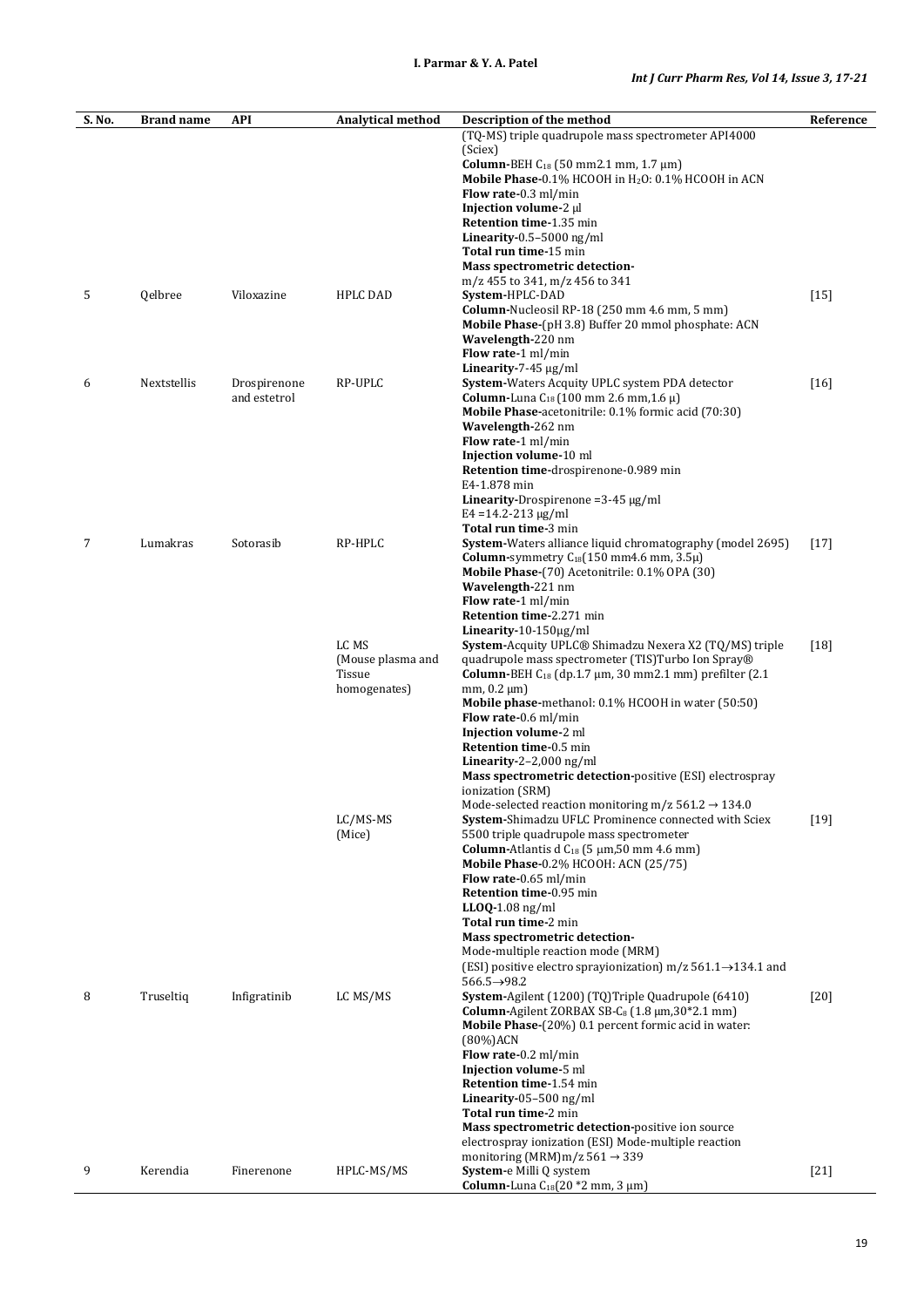| S. No. | <b>Brand name</b> | <b>API</b>   | <b>Analytical method</b> | Description of the method                                                     | Reference |
|--------|-------------------|--------------|--------------------------|-------------------------------------------------------------------------------|-----------|
|        |                   |              |                          | Mobile Phase-ACN: 0.01 mol/l ammonium acetate (80:20                          |           |
|        |                   |              |                          | v/v                                                                           |           |
|        |                   |              |                          | Flow rate-1 ml per min                                                        |           |
|        |                   |              |                          | Injection volume-15 ml                                                        |           |
|        |                   |              |                          | <b>Retention time-3.8 min</b>                                                 |           |
|        |                   |              |                          | LLOQ-0.100 $\mu$ g/l-200 $\mu$ g/l                                            |           |
|        |                   |              |                          | Mass spectrometric detection-                                                 |           |
|        |                   |              |                          | MRM, multiple reaction monitoring; m/z 379.05/217.90                          |           |
| 10     | Fexinidazole      | Fexinidazole | <b>UPLC MS/MS</b>        | System-Acquity UPLC system                                                    | $[22]$    |
|        |                   |              |                          | <b>Column-C</b> <sub>18</sub> $(1.7 \text{ µm}, 2.1 \text{ mm}50 \text{ mm})$ |           |
|        |                   |              |                          | Mobile Phase-0.1% HCOOH: ACN                                                  |           |
|        |                   |              |                          | Flow rate-0.6 ml/min.                                                         |           |
|        |                   |              |                          | Injection volume-5 ml                                                         |           |
| 11     | Exkivity          | Mobocertinib | LC-MS/MS                 | <b>Column-ODS-3</b> column (i. d; $5 \mu m$ , $50 \mu m$ 4.6 mm)              | $[23]$    |
|        |                   |              |                          | <b>Mobile Phase-A Mixture of water with 0.1% HCOOH:</b>                       |           |
|        |                   |              |                          | methanol                                                                      |           |
|        |                   |              |                          | Flow rate-0.5 ml/min.                                                         |           |
|        |                   |              |                          | Linearity-1-1000 ng/ml                                                        |           |
|        |                   |              |                          | Mass spectrometric detection-                                                 |           |
|        |                   |              |                          | Mode-Selected reaction monitoring (SRM) Positive ion source                   |           |
|        |                   |              |                          | electrospray ionization (ESI), m/z 587.01 $\rightarrow$ 71.88                 |           |
|        |                   |              | HPLC                     | System-e-2695 chromatographic                                                 | $[24]$    |
|        |                   |              |                          | <b>Column-</b> X-bridge phenyl column (150 mm x 4.6 mm, 3.5 $\mu$ )           |           |
|        |                   |              |                          | <b>Mobile phase-Acetonitrile: 0.1% o-phosphoric acid (OPA)</b>                |           |
|        |                   |              |                          | $(60:40 \text{ v/v})$                                                         |           |
|        |                   |              |                          | Flow rate-1 ml/minWavelength-224 nm                                           |           |
|        |                   |              |                          | Injection volume-10 ml                                                        |           |
|        |                   |              |                          | <b>Retention time-2.271 min</b>                                               |           |
|        |                   |              |                          | Linearity-6-90 $\mu$ g/ml                                                     |           |

**Table 2: List of no reported analytical methods of newly approved drug in 2021**

| S. No.         | <b>Brand name</b> | <b>API</b>                                           | <b>Manufacturing company</b>       |
|----------------|-------------------|------------------------------------------------------|------------------------------------|
| $\mathbf{1}$   | Verquvo           | Vericiguat                                           | Merck and Co., Inc.                |
| 2              | Tepmetko          | Tepotinib                                            | EMD Serono. Inc.                   |
| 3              | Ukoniq            | Umbralisib                                           | <b>Rhizen Pharmaceuticals</b>      |
| $\overline{4}$ | Evkeeza           | evinacumab-dgnb                                      | Regeneron Pharmaceuticals, Inc.    |
| 5              | Amondys 45        | Casimersen                                           | Sarepta Therapeutics, Inc.         |
| 6              | Nulibry           | Fosdenopterin                                        | BridgeBio Pharma, Inc              |
| 7              | Pepaxto           | melphalan flufenamide                                | Oncopeptides Inc                   |
| 8              | Azstarys          | serdexmethylphenidate and dexmethylphenidate         | Corium, Inc.                       |
| 9              | Ponvory           | ponesimod                                            | Janssen Pharmaceuticals, Inc.,     |
| 10             | Zegalogue         | dasiglucagon                                         | Beta Bionics, Inc.,                |
| 11             | Jemperli          | dostarlimab-gxly                                     | Glaxo Smith Kline LLC.             |
| 12             | Zynlonta          | loncastuximab tesirine-lpyl                          | Avid Bioservices, Inc.             |
| 13             | Empaveli          | Pegcetacoplan                                        | Apellis Pharmaceuticals, Inc.      |
| 14             | Rybrevant         | amivantamab-vmjw                                     | Janssen Biotech, Inc.,             |
| 15             | Pylarify          | piflufolastat F18                                    | Progenics Pharmaceuticals, Inc     |
| 16             | Lybalvi           | olanzapine and samidorphan                           | Alkermes, Inc.                     |
| 17             | <b>Brexafemme</b> | ibrexafungerp                                        | SCYNEXIS, Inc.                     |
| 18             | Aduhelm           | aducanumab-avwa                                      | Biogen MA, Inc.,                   |
| 19             | Rylaze            | asparaginase erwinia chrysanthemi (recombinant)-rywn | Rylaze, Jazz, Pharmaceuticals, Inc |
| 20             | Rezurock          | Belumosudil                                          | Surface Logix, Inc                 |
| 21             | <b>Bylvay</b>     | <b>Odevixibat</b>                                    | Albireo Pharma, Inc.               |
| 22             | Saphnelo          | anifrolumab-fnia                                     | AstraZeneca                        |
| 23             | Nexviazyme        | avalglucosidase alfa-ngpt                            | Genzyme Corporation,               |
| 24             | Welireg           | Belzutifan                                           | <b>Peloton Therapeutics</b>        |
| 25             | Korsuva           | Difelikefalin                                        | Cara Therapeutics, Inc.            |
| 26             | Skytrofa          | lonapegsomatropin-tcgd                               | Ascendis Pharma, Inc               |
| 27             | Tivdak            | tisotumab vedotin-tftv                               | Seagen Inc.                        |
| 28             | Qulipta           | Atogepant                                            | AbbVie Inc.,                       |
| 29             | Livmarli          | Maralixibat                                          | Mirum Pharmaceuticals, Inc.        |
| 30             | Tavneos           | Avacopan                                             | ChemoCentryx, Inc.,                |
| 31             | Scemblix          | Asciminib                                            | <b>Novartis</b>                    |
| 32             | Besremi           | ropeginterferon alfa-2b-njft                         | PharmaEssentia Corporation         |
| 33             | Voxzogo           | Vosoritide                                           | BioMarin Pharmaceutical Inc.       |
| 34             | Livtencity        | Maribavir                                            | Takeda Pharmaceuticals USA Inc     |
| 35             | Cytalux           | Pafolacianine                                        | On Target Laboratories, Inc.       |
| 36             | Tezspire          | tezepelumab-ekko                                     | Amgen, Inc.                        |
| 37             | Vyvgart           | efgartigimod alfa-fcab                               | argenx SE                          |
| 38             | Leqvio            | Inclisiran                                           | Novartis AG                        |
| 39             | Adbry             | tralokinumab-ldrm                                    | LEO Pharma Inc                     |